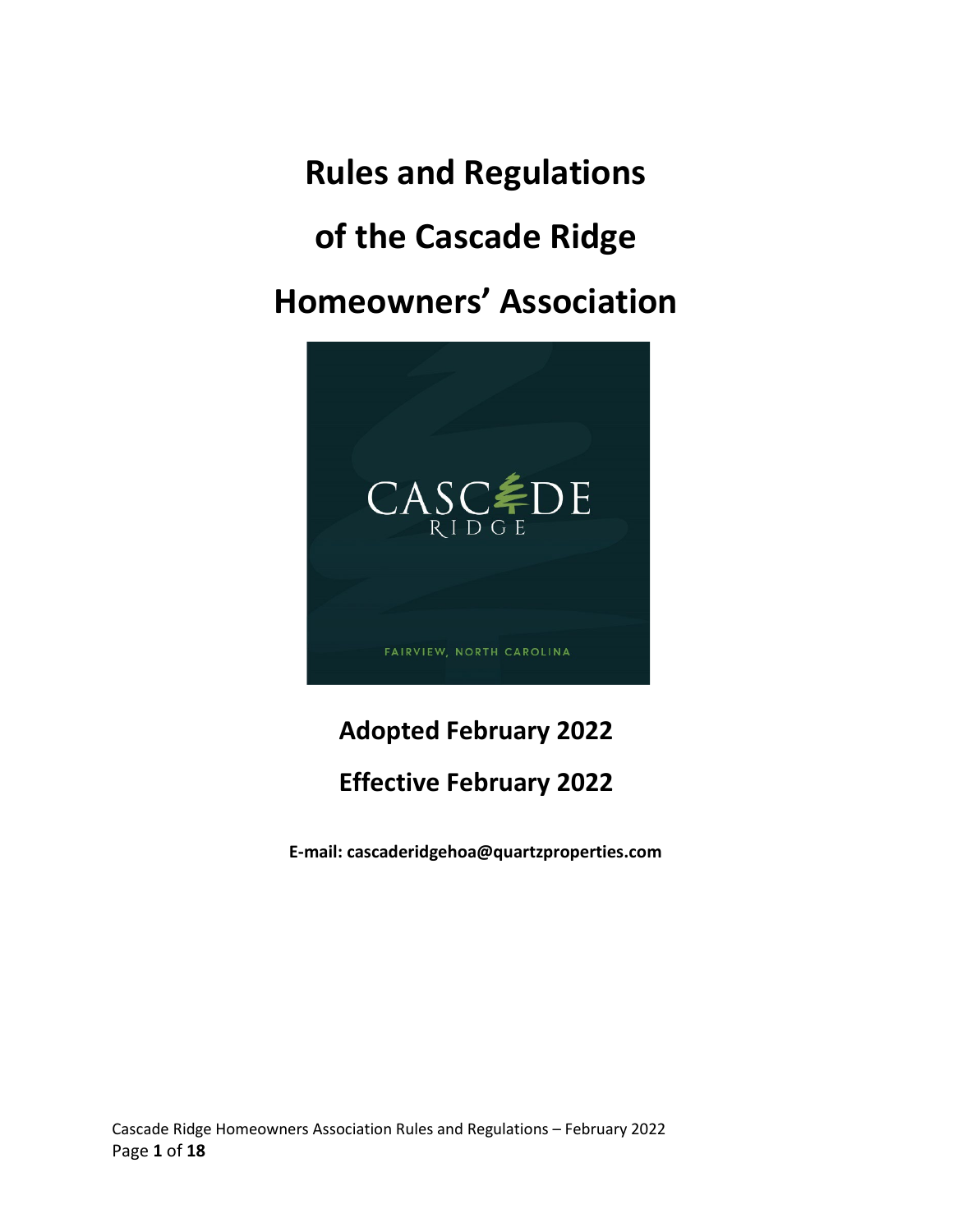# **Table of Contents**

| XIV.         |  |
|--------------|--|
| XVII.        |  |
| <b>XVIII</b> |  |
| XIV          |  |
| XV           |  |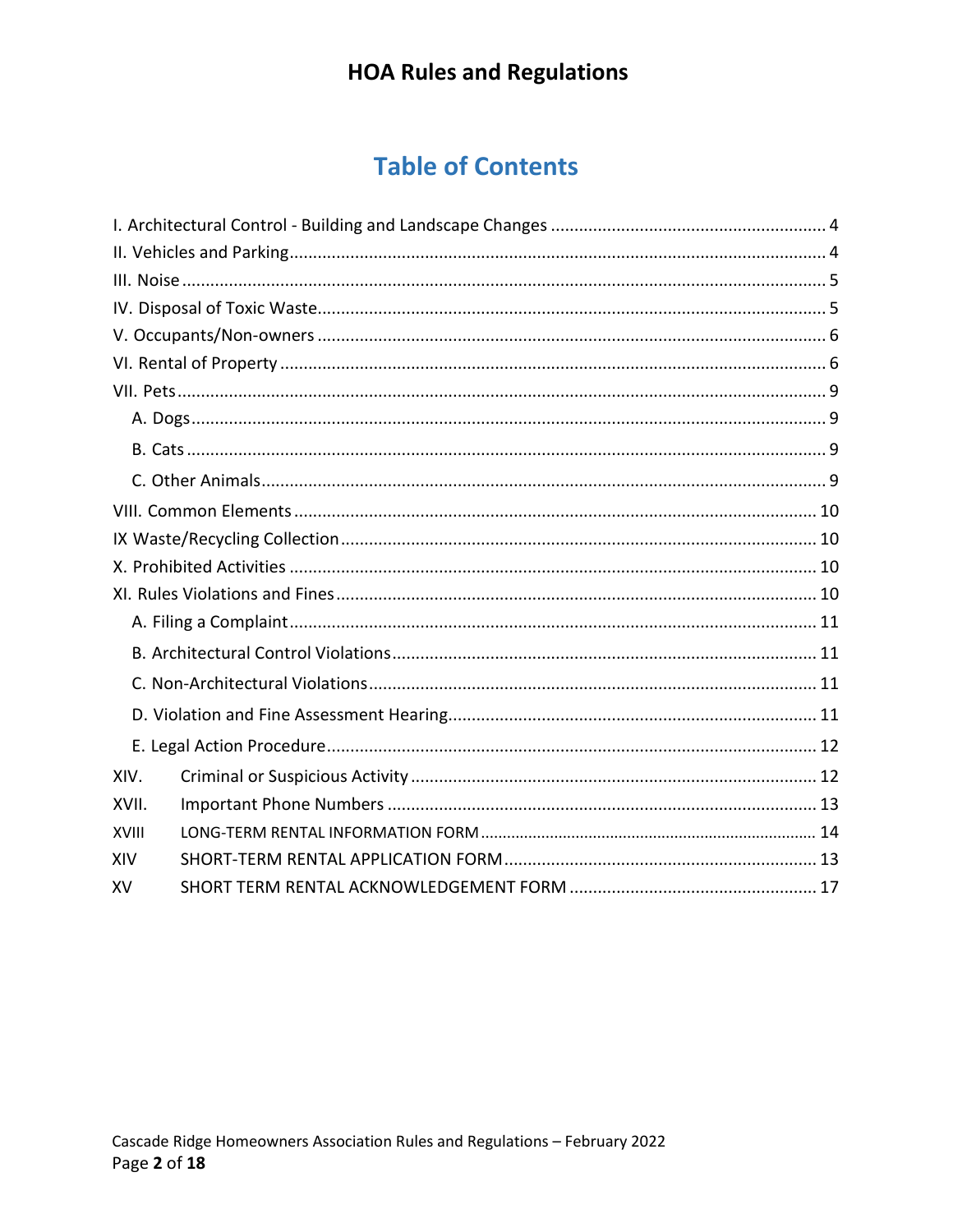## **Rules and Regulations**

Pursuant to the terms of the Declaration of Covenants, Conditions, and Restrictions for Cascade Ridge Homeowners Subdivision (the "Declaration"), the following rules and regulations have been formulated by the Executive Board of the Cascade Ridge Homeowners' Association, Inc. (Cascade Ridge Homeowners' Association, Inc. is referred to herein as "HOA" and the Executive Board of the Cascade Ridge Homeowners' Association, Inc. is referred to herein as "BOD") for the protection and general welfare of Cascade Ridge.

Violations of these rules and regulations should be reported either by phone number and followed up in writing to a member of the BOD or the management company as listed below:

| <b>By Mail</b>             |    | In Person                  |
|----------------------------|----|----------------------------|
| Cascade Ridge HOA          |    | Cascade Ridge HOA          |
| To Be Determined after the | OR | <b>To Be Determined</b>    |
| Declarant Period           |    | After the Declarant Period |

These rules and regulations become effective as of the date of this notice.

## **Cascade Ridge HOA BOD - Declarant**

| <b>First Name</b> | Last Name | Role                        | <b>E-mail Addresses</b>              |
|-------------------|-----------|-----------------------------|--------------------------------------|
| Joanna            | Schwartz  | Declarant<br>Representative | cascaderidgehoa@quartzproperties.com |
| David             | Roover    | Declarant<br>Representative | cascaderidgehoa@quartzproperties.com |
| Michelle          | Paul      | Declarant<br>Representative | cascaderidgehoa@quartzproperties.com |

Community documents and changes to the HOA BOD can be found by signing into: donedone.com with your email address. An invitation was originally sent to you shortly after you bought your new home. Send an email to **cascaderidgehoa@quartzproperties.com** if you need a new invitation emailed.

Cascade Ridge Homeowners Association Rules and Regulations – February 2022 Page **3** of **18**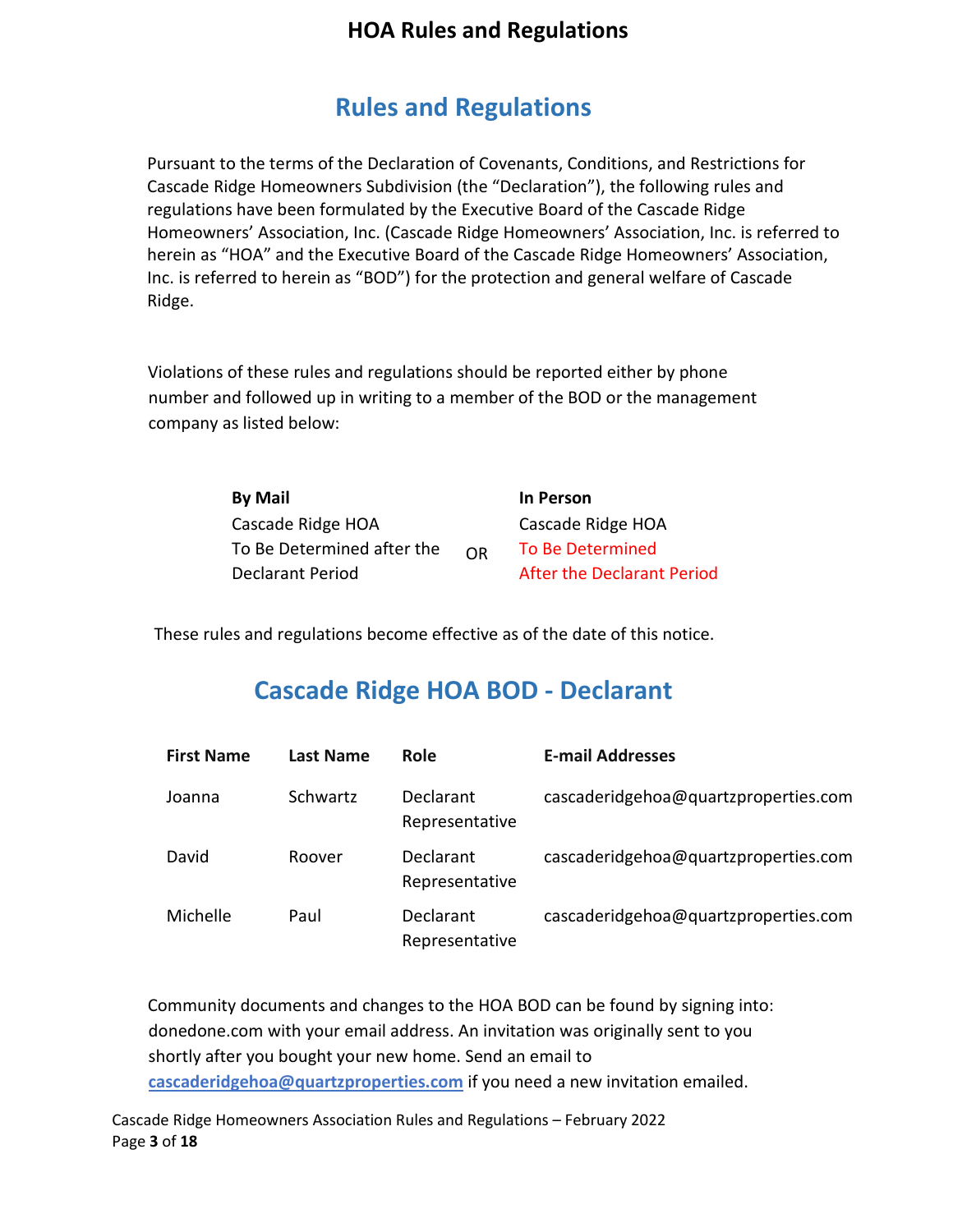# <span id="page-3-0"></span>**I. Architectural Control - Building and Landscape Changes**

1. All architectural changes must be approved by the Design Review Committee (DRC) of the HOA BOD. Homeowners must submit all desired changes in writing in advance.

2. Owners are not permitted to make any additions or changes to any part of the exterior of the building unless submitted to the DRC for approval. Under no *circumstance will a verbal request be considered. An architectural review form is included at the end of the Design Review Guidelines. Located at : www.quartzproperties.com*

- 3. *Requests for additions or changes to the Owner's landscaping must be submitted to the DRC, through the management company, in writing. No verbal request will be considered.*
- 4. *The DRC has the right to remove and/or repair any* **unauthorized** changes to the grounds that an Owner refuses to correct after being notified of such. The cost of the removal and/or repair will be billed to the Owner.
- 5. Architectural changes include but are not limited to: patios, sheds, fences, landscaping, garages, and exterior painting You are encouraged to seek out advice and answers from the Design Review Committee of the HOA if there is any ambiguity about what is or is not an architectural change. The email for the DRC is **[cascaderidgehoa@quartzproperties.com](mailto:cascaderidgehoa@quartzproperties.com) ATTN: DRC Committee**
- 6. Failure to comply with the rules in the Architectural Control section will subject the homeowner to a hearing by the BOD and penalty assessments up to \$100 per day of non-compliance

# **II. Vehicles and Parking**

- <span id="page-3-1"></span>1. The following **may no**t be operated or stored on the street or in any yard of the community:
	- a. any unlicensed vehicle
	- b. trucks of more than two and one half  $(1 \frac{1}{2})$  tons gross weight
	- c. boats
	- d. recreational vehicles (RV)
	- e. trailers

Cascade Ridge Homeowners Association Rules and Regulations – February 2022 Page **4** of **18**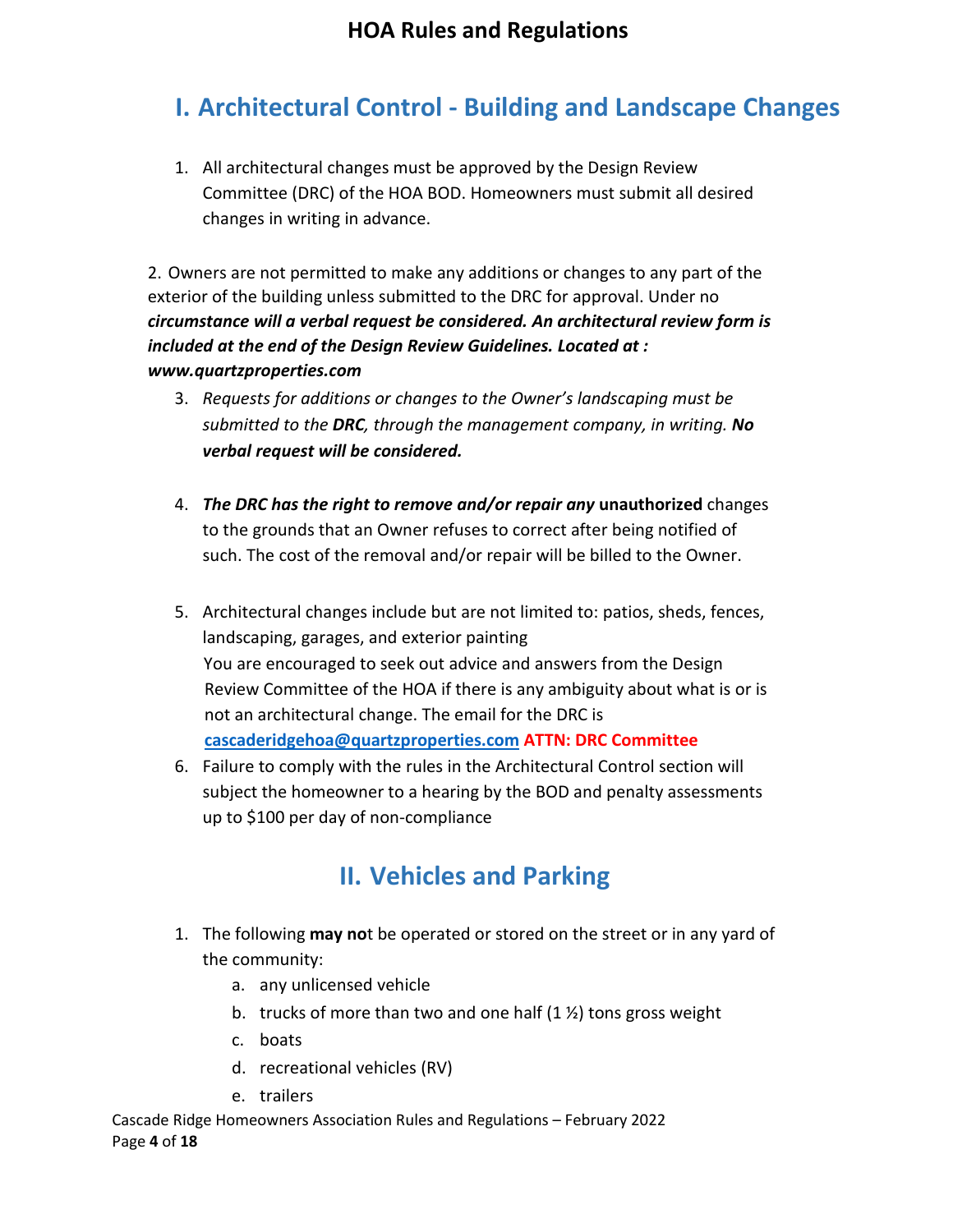- 2. Inoperable vehicles cannot be stored.
- 3. The posted speed limit shall be observed throughout the development. Be alert for walkers, joggers, small children, older individuals, dog walkers and wildlife.
- 4. Car repairs limited in noise and to one week in duration are permitted.
- 5. Temporary storage containers (PODS) that are used when moving or for repairs and renovations are permitted for not more than thirty (30) days, without special permission from the BOD. The container must be placed and fit on the Owners personal parking pad or grass**.**
- 6. Vehicles may not be parked on grass.
- 7. Vehicles may not be parked overnight on streets or common areas.
- 8. Vehicles may not be parked within **15 feet** of a corner or curve.
- 9. Vehicles may not be parked within **10 feet** of a hydrant.
- 10. Vehicles parked on the street must be parked in the **same direction** as the flow of traffic.
- 11. Semi-trailer or work trucks may not be parked overnight in the community.

## **III. Noise**

<span id="page-4-0"></span>Owners and occupants shall exercise reasonable care to avoid making or permitting to be made loud, disturbing, or objectionable noises and in using, playing or permitting to be used or played musical instruments, radios, phonographs, televisions, amplifiers and any other instruments or devices in such manners as may unreasonably disturb owners, tenants or occupants of other homes.

- 1. Barking dogs shall be controlled by the animal's owner. Complaints received by the BOD regarding a barking dog could result in removal of the dog at owners' expense.
- <span id="page-4-1"></span>2. All noise must be kept to a minimum throughout the neighborhood.

# **IV. Disposal of Toxic Waste**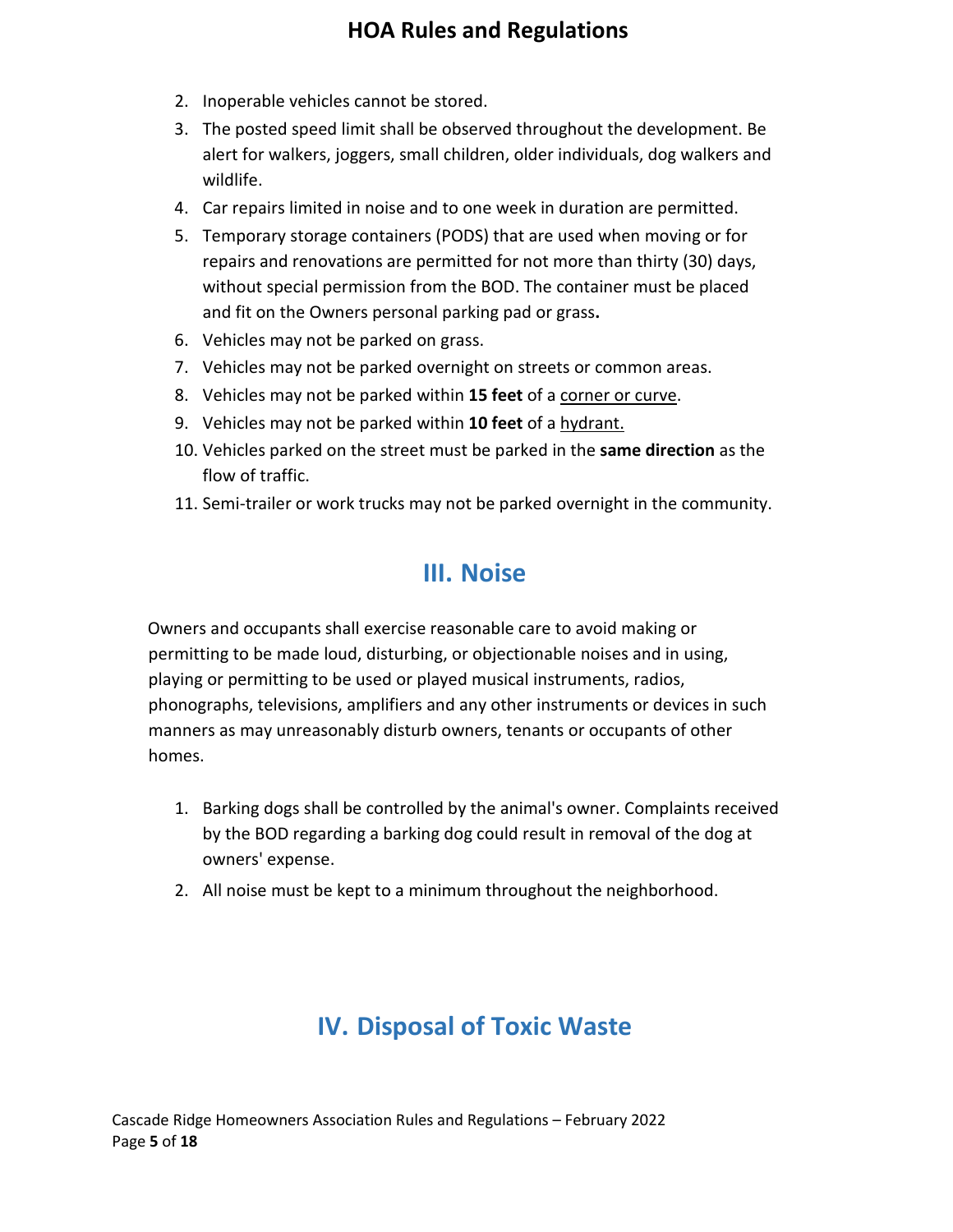No owner or occupant shall dispose of any toxic material on the complex in a manner which is inconsistent with local and federal law. The BOD shall be empowered to levy a *severe fine* for illegally disposing of any toxic material. Toxic materials include, but are not limited to, oil, antifreeze, solvents, gasoline, paint etc.

**There will be no warning for disposal of toxic waste and any such activity must be stopped immediately. The homeowner will be fined the highest amount allowed by law plus any other amount for damages and restoration.** 

# **V. Occupants/Non-owners**

- <span id="page-5-0"></span>1. The occupancy in each home is limited based on federal, state, and city laws and ordinances. Any violation of said laws and ordinances will be reported to the proper authorities.
- 2. The owner shall be responsible for keeping the HOA BOD informed of any change in occupancy. Owners shall provide the HOA BOD with the names of all authorized occupants, their telephone number and the license number, make and color of authorized vehicles.

# **VI. Rental of Property**

<span id="page-5-1"></span>Cascade Ridge is a residential community of private single-family homes. The BOD recognizes that owners may find themselves contemplating renting their homes. Before making the decision to rent and certainly before having a rental agreement drawn up, owners need to be aware of the following:

#### **For Long Term Rental Arrangements**

Defined as rental arrangements of more than 30 days:

- 1. Owners are required to submit a copy of the rental agreement and required insurance as stated in the CCR Article VIII submitted to the Secretary of the BOD at least **10 days BEFORE** the property is occupied for long term rental.
- 2. Your lease should address these matters of interest to the Homeowners Association:
	- a. The right of the Association to enforce the governing documents and more specifically the rules and regulations against both owner and tenant. The owner is responsible for supplying tenant with a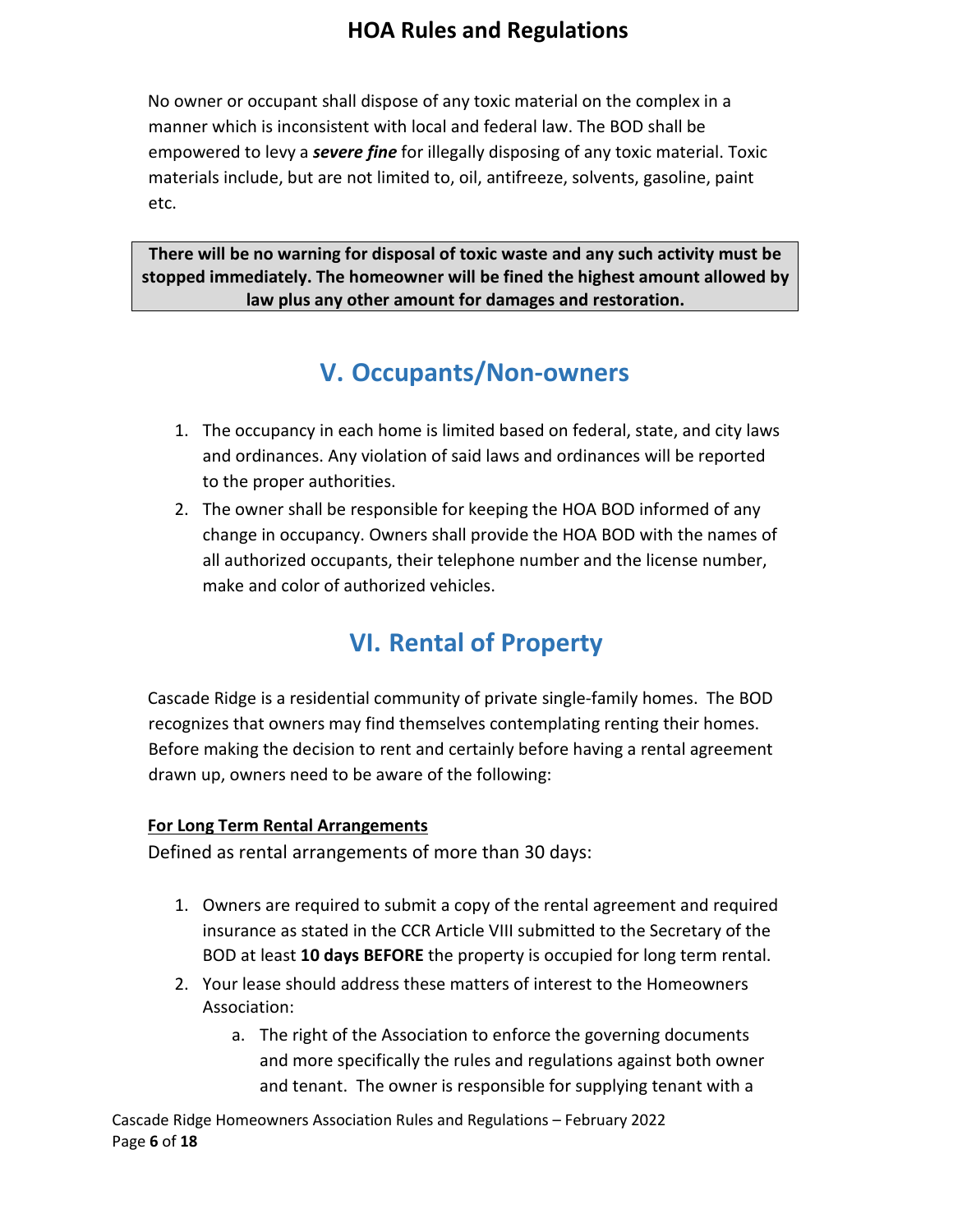copy of these prior to signing of the lease and the owner **MUST execute a lease information form** found at the end of this document.

- b. The responsibility of both owner and tenant to maintain the grounds, common areas as well as private property, in keeping with the HOA's rules and regulations and the Declaration.
- c. The liability of the owner and tenant for any damage to property and common elements within Cascade Ridge.
- d. The responsibility of owner for all HOA dues and assessments, regardless of what arrangement owner and tenant may make between themselves for payment of these monies.
- e. The owner and tenant will indemnify and hold the HOA harmless should there be any legal action of any kind relating to the rental of an owners' property.
- f. As required by Buncombe County, no more than 6 persons may occupy a home with three legal bedrooms, and no more than 8 persons can occupy a home with four legal bedrooms. All overnight parking must be within a garage or driveway.
- 3. You are required to acknowledge in writing your tenant, lessee, or contract purchaser fully understands the CC&Rs, and has received a copy of the Rules and Regulations of the Homeowners Association.
- 4. You are required to further acknowledge you (as a member of record of the Homeowners Association) will be held responsible for the actions of your tenants, including any penalty assessments for violations of the Rules and Regulations of the Association, as well as any costs for repairing damage to the common elements, or other property caused by your tenants. A form is provided at the end of this document. **Acknowledgements are acceptable by email cascaderidgehoa@quartzproperties.com email.**

#### **For Short Term Rental Arrangements**

Defined as rental arrangements less than 30 days:

1. Owners are required to submit a short-term rental application for approval no later than **10 Business Days prior to advertising your short-term rental** on any one service, such as Airbnb. A copy of the short-term rental service or agency agreement and required insurance as stated in the CCR Article VIII submitted to the Secretary of the BOD **is required as part of the shortterm rental application.**

Cascade Ridge Homeowners Association Rules and Regulations – February 2022 Page **7** of **18**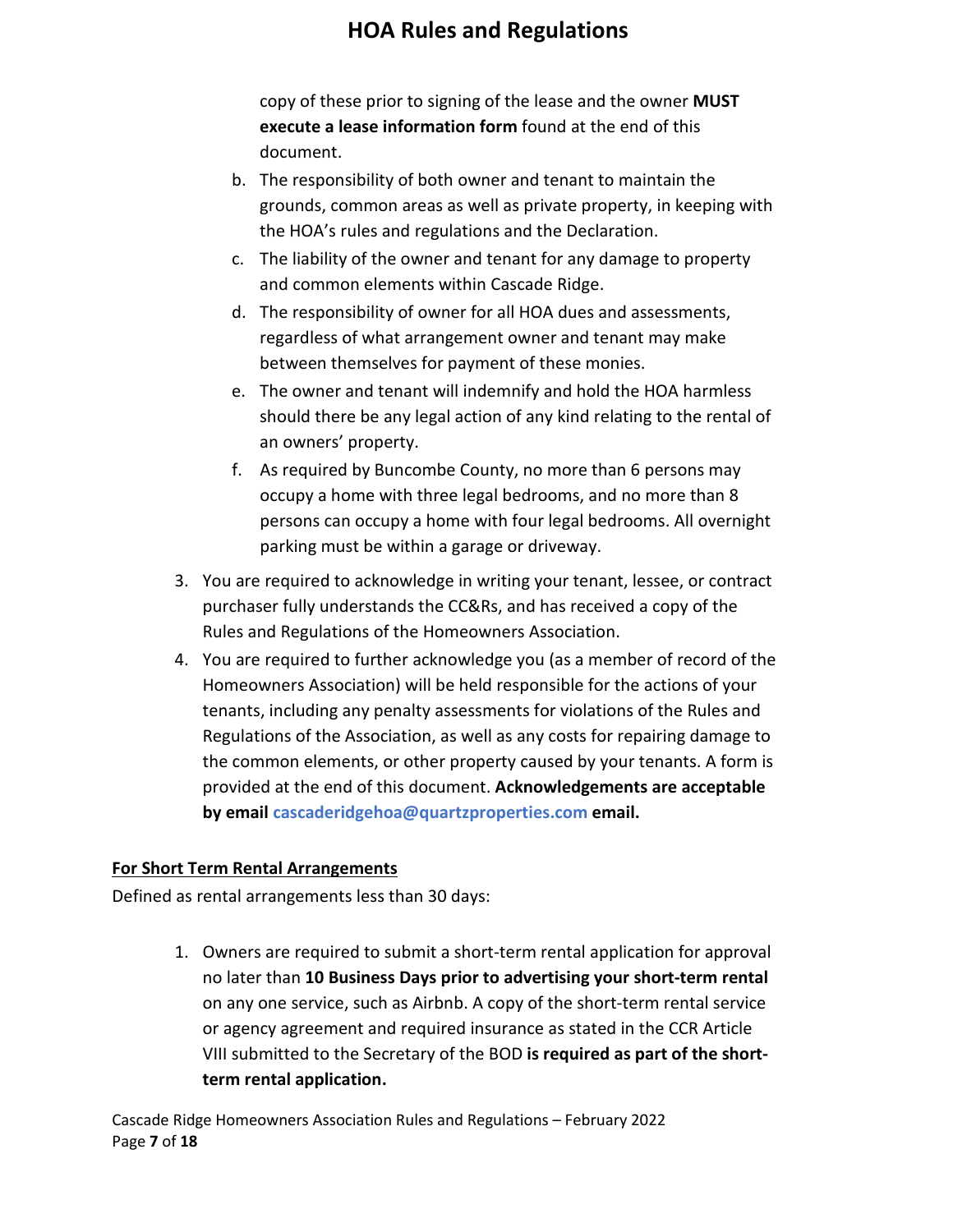- 2. Short term rental approvals will be for one year from date of approval and subject to the owner being in good standing.
- 3. An owner is considered in good standing when they are current on their assessments and have no violations. A violation or late assessment will forfeit your approval to short term rent your home for a duration of one year.
- 4. Your agreement with any short-term rental service or agency should address these matters of interest to the Homeowners Association:
	- a. The right of the Association to enforce the governing documents and more specifically the rules and regulations against both owner and the short-term renter ("renter"). The owner is responsible for supplying renter with a copy of these prior to signing an agreement with a renter and **MUST execute a Short Term Rental Acknowledgement form** found at the end of this document.
	- b. The liability of the owner and renter for any damage to property and common elements within Cascade Ridge.
	- c. The owner and renter will indemnify and hold the HOA harmless should there be any legal action of any kind relating to the rental
	- d. As required by Buncombe County, no more than 6 persons may occupy a home with three legal bedrooms, and no more than 8 persons can occupy a home with four legal bedrooms. All overnight parking must be within a garage or driveway.
- 5. You are required to have each of your renters acknowledge that they fully understand the CC&Rs, and have received a copy of the Rules and Regulations of the Homeowners Association.
- 6. You are required to further acknowledge you (as a member of record of the Homeowners Association) will be held responsible for the actions of your renters, including any penalty assessments for violations of the Rules and Regulations of the Association, as well as any costs for repairing damage to the common elements, or other property caused by your tenants. A form is provided at the end of this document**. Acknowledgements are acceptable by email to cacaderidgehoa@quartzproperties.com email.**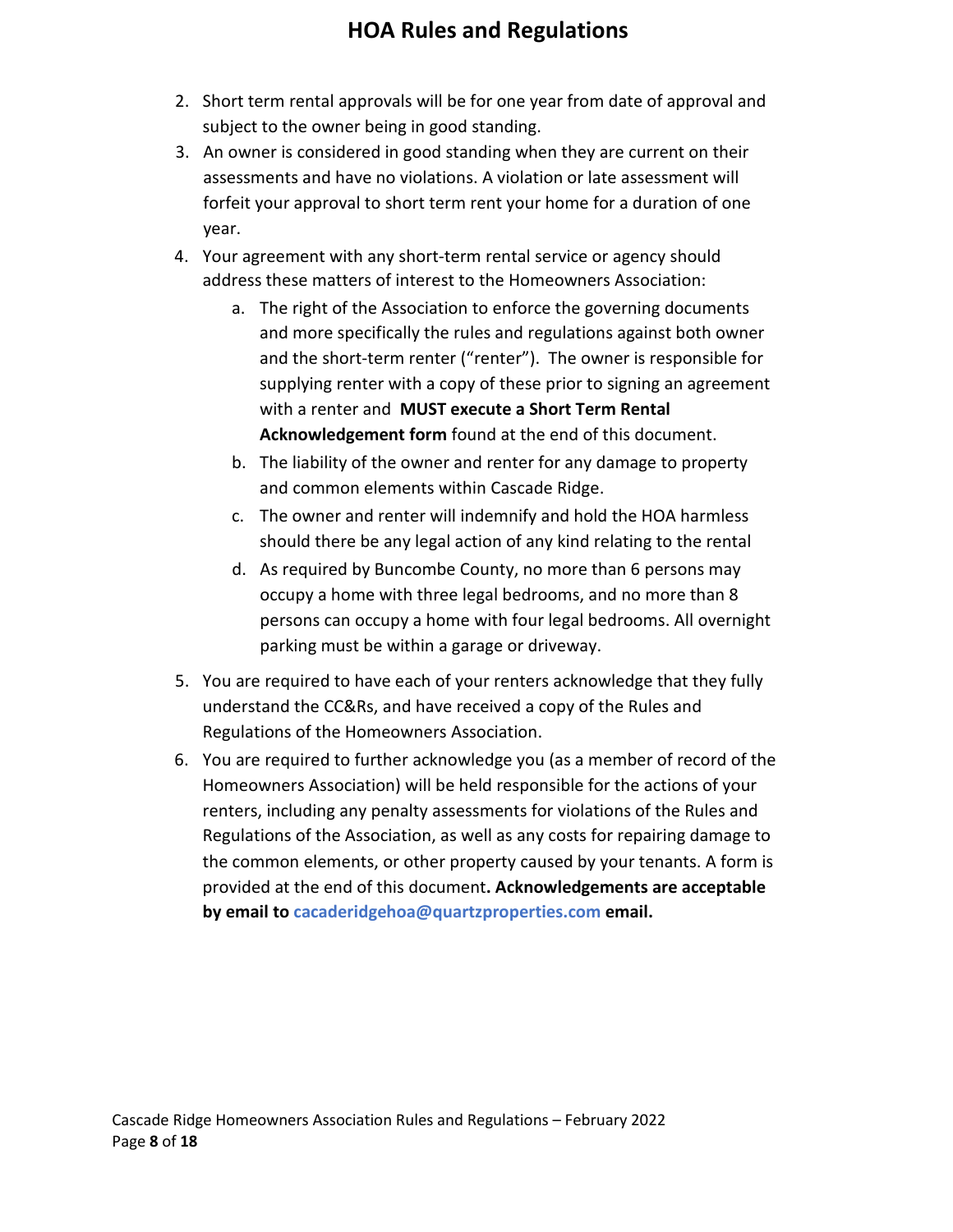# <span id="page-8-0"></span>**VII. Pets**

Keeping typical domestic pets is permitted when the following rules are observed. All animals must be vaccinated and properly licensed with the proper government agency. The BOD shall have the right to order any person with a pet that is a danger, nuisance or does not comply with the SECTION 4. ANIMALS of CCRS following rules to remove such pet from Cascade Ridge.

#### **Pet owners must immediately clean up and properly dispose of animal waste. Failure to do so will result in fines being assessed.**

#### **A. Dogs**

- <span id="page-8-1"></span>1. Dogs are to be walked on leashes. Owners MUST clean up immediately after their pets in all areas and dispose of the bagged waste in appropriate containers.
- 2. *DOGS MAY NOT BE LEFT OUTSIDE AND UNATTENDED AT ANY TIME*.
- 3. Any dog running loose without identification shall be considered a stray. Please report strays to Buncombe County Animal Control At 828-250- 6670.
- 4. A pet is considered a stray when it is off the property of its owner and not under restraint by means of a leash. Voice command is not recognized as adequate restraint.

#### **B. Cats**

- <span id="page-8-2"></span>1. For their own safety and for the well-being of the neighborhood, it is strongly recommended that cats should be kept indoors only.
- 2. Cats must have a collar, rabies tag and identification tag with owner's name, address and phone number or they may be deemed as strays if they are off the Owner's property.

#### **C. Other Animals**

<span id="page-8-3"></span>Livestock including but not limited to cows, pigs, sheep, roosters, beehives, chicks, or chickens are not allowed in the community.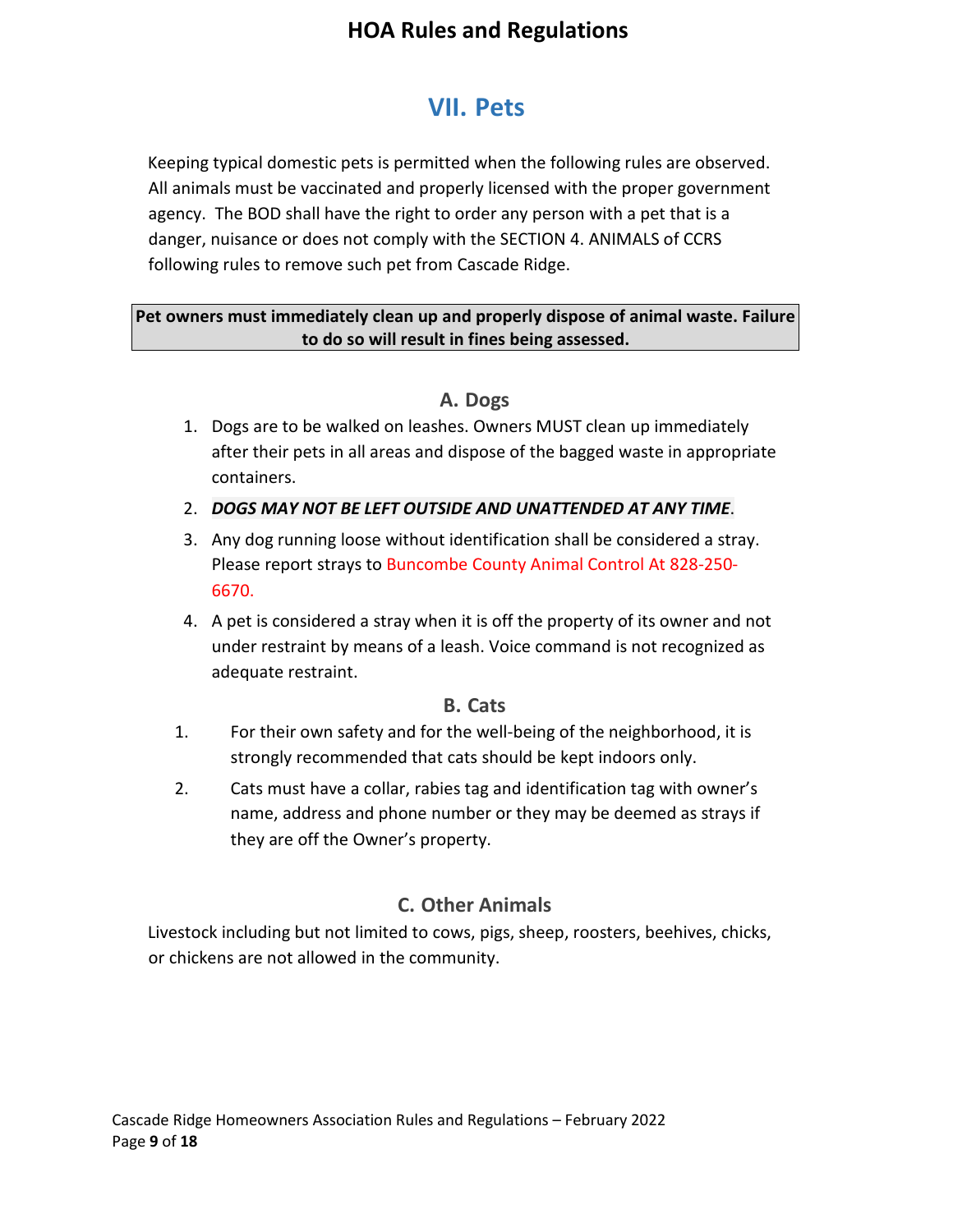## **VIII. Common Elements**

- <span id="page-9-0"></span>1. Common Elements will be owned by the HOA upon expiration of the Declarant Control Period. These include but are not limited to:
	- the pond and surrounding community open space and trails
	- areas shown on recorded plats of Cascade Ridge as "Common Areas"
- 2. Individual homeowners may not alter these areas in any way.

# **IX Waste/Recycling Collection**

<span id="page-9-1"></span>Trash pickup and recycling is the responsibility of each individual homeowner in accordance with the following:

- 1. Carts must be stored in the **garage, shed, side or in the rear of the home** so as not to be visible from the front of the home.
- 2. All trash must be placed inside containers furnished by the homeowner or your trash / recycling service provider.
- <span id="page-9-2"></span>3. Cart lids should be closed so that no trash escapes into the street or yard.

# **X. Prohibited Activities**

Noxious, offensive, or loud activities shall not be carried on upon any property. **This includes fireworks and firecrackers of any kind.** Each owner shall refrain from any act or use which could reasonably cause embarrassment, discomfort, annoyance, or nuisance to the neighborhood. Each owner shall keep and maintain all portions of the property in a well-kept manner and shall keep in place adequate measures for erosion, insect, reptile, rodent, and fire control.

<span id="page-9-3"></span>No swimming is allowed in the pond. Swimming is at your own risk.

# **XI. Rules Violations and Fines**

Violators of these Rules and Regulations, any resolution of the BOD, the Bylaws, and/or the Declaration may result in the matter being turned over to the HOA's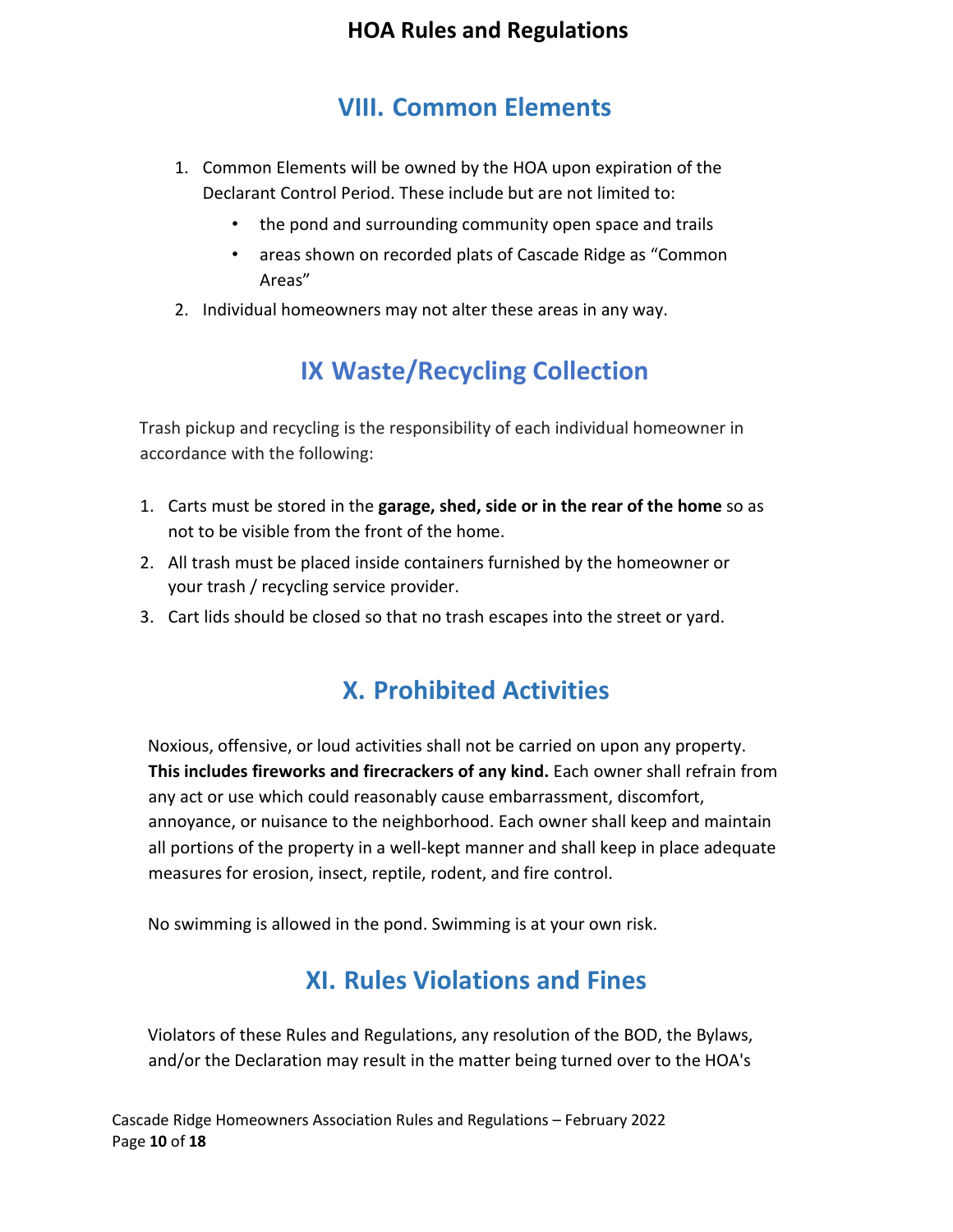attorney for resolution. This is an addition to any other remedies available, including commencing civil action.

#### **A. Filing a Complaint**

<span id="page-10-0"></span>Owners wishing to file a complaint must do so in writing. Owners should complete the online form on the Cascade Ridge Resources page on [www.quartzproperties.com](http://www.quartzproperties.com/) and submit it or print the form off and send by postal mail.

#### **B. Architectural Control Violations**

<span id="page-10-1"></span>Example: Unapproved changes to patio or construction of shed or fence. See *The Design Review Committee Guidelines.*

- 1. **Day 1:** First a warning letter is sent detailing the issue. The homeowner has 30 days to correct the issue and respond back to the BOD.
- 2. **Day 31:** If the issue has not been corrected and the BOD has not given an extension then a second letter will be sent requesting a hearing with the BOD or an adjudication panel.

#### **C. Non-Architectural Violations**

- <span id="page-10-2"></span>1. **Day1:** First a warning letter is sent detailing the issue. The homeowner has7 days to correct the issue and respond back to the BOD.
- 2. **Day 8:** If the issue has not been corrected and the BOD has not given an extension then a second letter will be sent requesting a hearing with the BOD or an adjudication panel.

#### **D. Violation and Fine Assessment Hearing**

- <span id="page-10-3"></span>1. The homeowner will be given an opportunity to present their case and may then be excused.
- 2. The hearing panel will confirm whether or not a violation has occurred and set a reasonable amount of the fine.
- 3. The fine levied may not exceed \$100 per day per violation.
- 4. The Owner will be notified of the decision of the hearing panel, the amount of the fine, the date that fining will commence, and the right of appeal to the BOD if the hearing was held before an adjudicatory panel.
- 5. The BOD will wait 5 days after the hearing before imposing the fine.

Cascade Ridge Homeowners Association Rules and Regulations – February 2022 Page **11** of **18**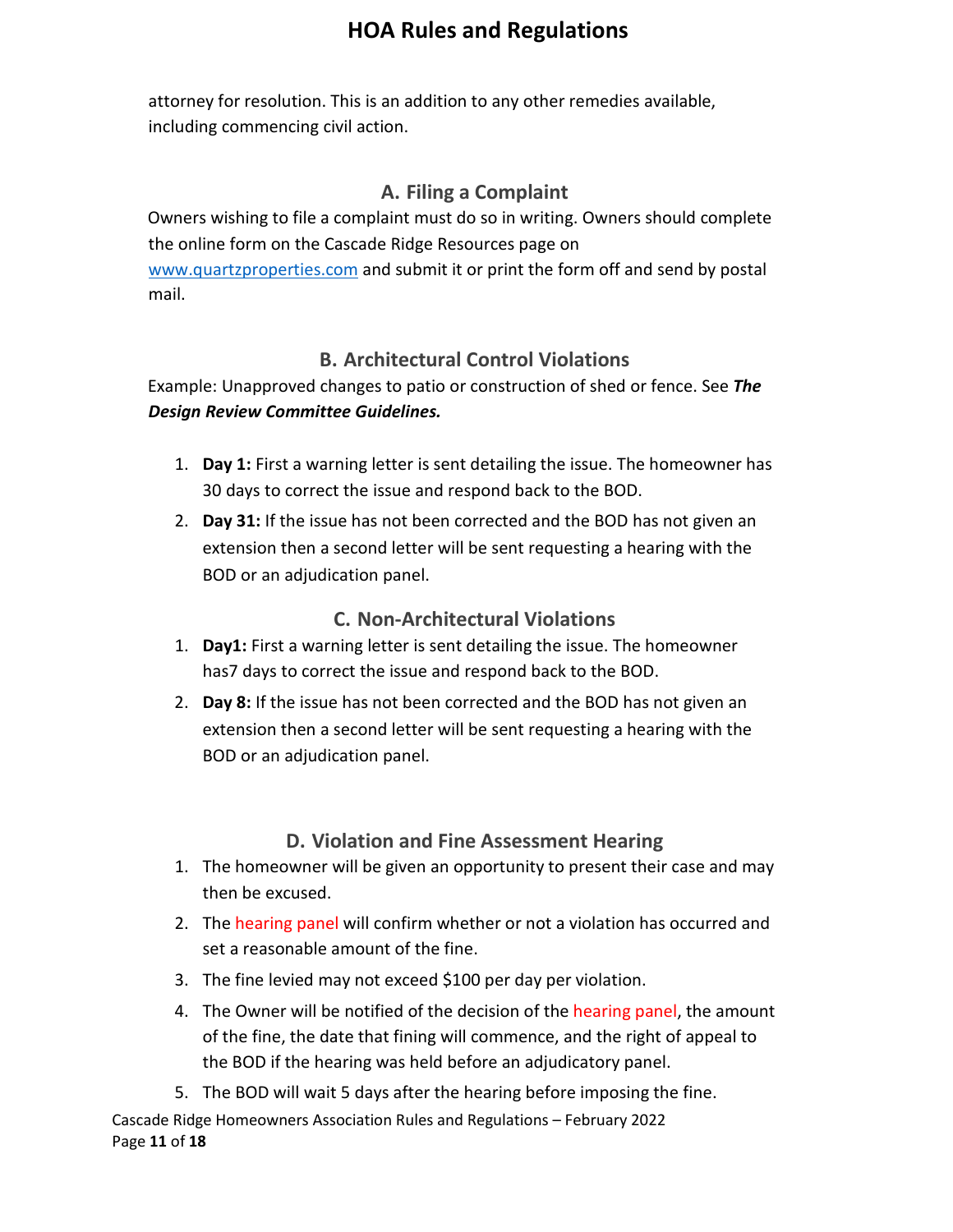- a. This time is afforded the homeowner as a last opportunity to remedy without a fine.
- b. Thereafter, the homeowner will receive a monthly invoice for the fine.
- 6. Fines more than 45 days overdue will be sent for debt collection and lien or foreclosure.

#### **The BOD reserves the right to use its authority to have any issue fixed, at the homeowner's expense.**

#### **E. Legal Action Procedure**

- <span id="page-11-0"></span>1. Before turning a matter over to the Association's attorney, a homeowner shall be given at least *15* days written notice of the BOD's intention, along with a statement for why the action is being taken.
- 2. Any homeowner objecting to the procedure is entitled to file a written appeal to the BOD within *4* days of the notice. Upon filing the appeal, the homeowner shall be entitled to be heard before the BOD, either orally or in writing, not less than *3* days before the effective date of turning the matter over to the Association's attorney.
- 3. Following this hearing, the BOD shall determine, at its discretion, whether to proceed. Written notice of the BOD's decision shall be given to the homeowner not more than *48* hours following the hearing.
- 4. All notices, either to homeowners or the BOD; given pursuant hereto shall be in writing and delivered personally or sent by email or first-class mail, postage prepaid. Notices to a homeowner shall be sent to the homeowner's last address of record as shown in the Association's files. Notices to the BOD shall be sent to the Association's current management company with a duplicate copy of the notice to the current President of the Cascade Ridge, at his or her home address. All notices shall be deemed effective upon receipt if delivered by hand or on the next business day if sent by mail. EMAIL must be acceptable.

# **XIV. Criminal or Suspicious Activity**

- <span id="page-11-1"></span>1. Homeowners are encouraged to be active participant in neighborhood watch. If you observe any suspicious activity,
	- a. Call the Buncombe County Sheriff's office immediately at 828-250- 6670

Cascade Ridge Homeowners Association Rules and Regulations – February 2022 Page **12** of **18**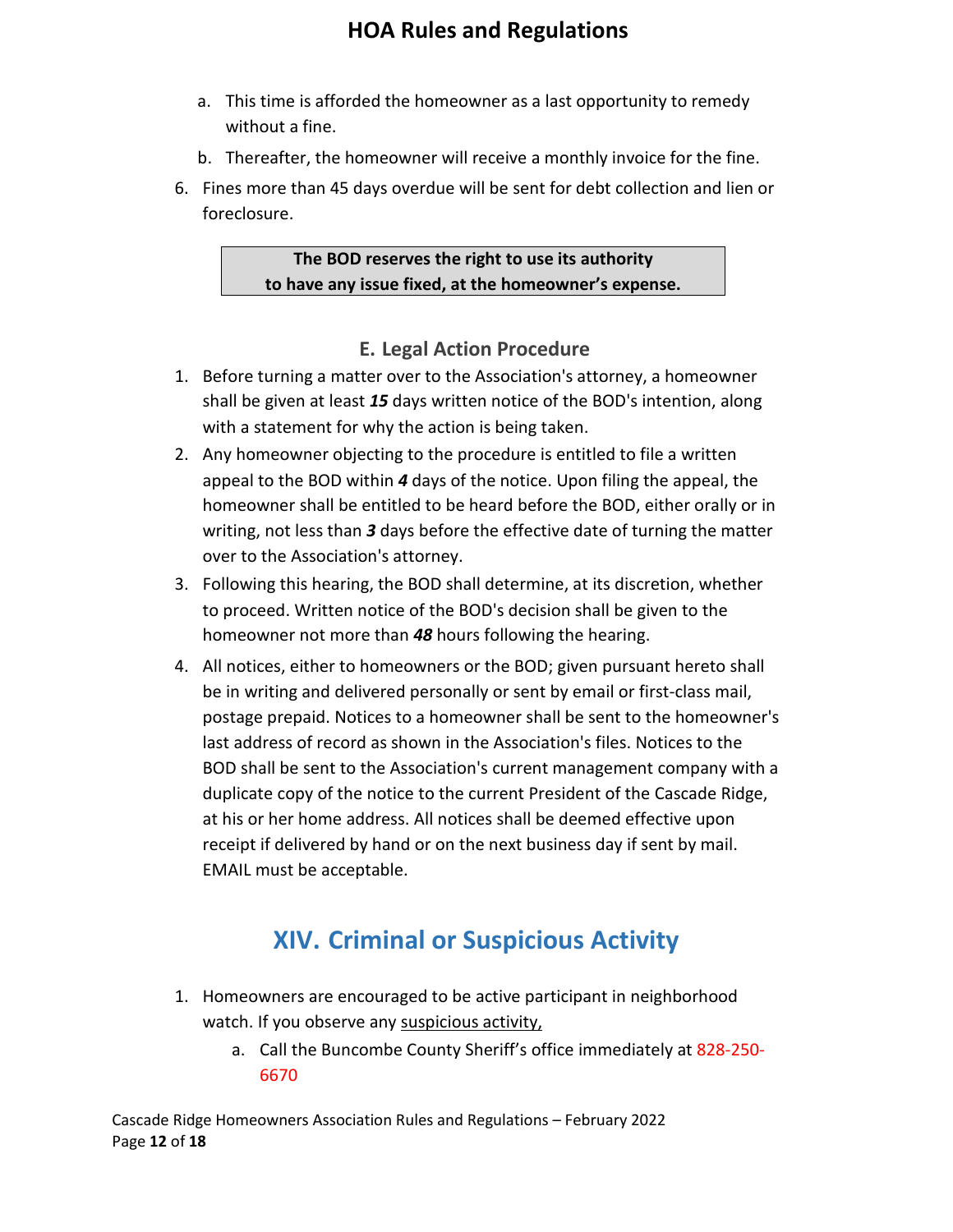- b. Keep the police number at your telephone or in auto dial. You do not need to give your name. Give your report in calm, slow and precise language.
- 2. Any and all illegal activity should be reported immediately to the Buncombe County Sheriff's office by calling 828-250-6670

## **XVII. Important Phone Numbers**

<span id="page-12-0"></span>

| <b>Who</b>                                 | <b>Why</b>                  | <b>Contact</b> |
|--------------------------------------------|-----------------------------|----------------|
| <b>Buncombe County Animal</b><br>Control   | 8am to 5pm, Monday – Friday | 828-250-6670   |
| <b>Buncombe County Sheriff's</b><br>Office | Non-emergency               | 828-250-6670   |
| Emergency                                  | Any and all emergencies     | 911            |
| <b>Fairview Fire Department</b>            | Any fire, EMS, and rescue   | (828) 628-2001 |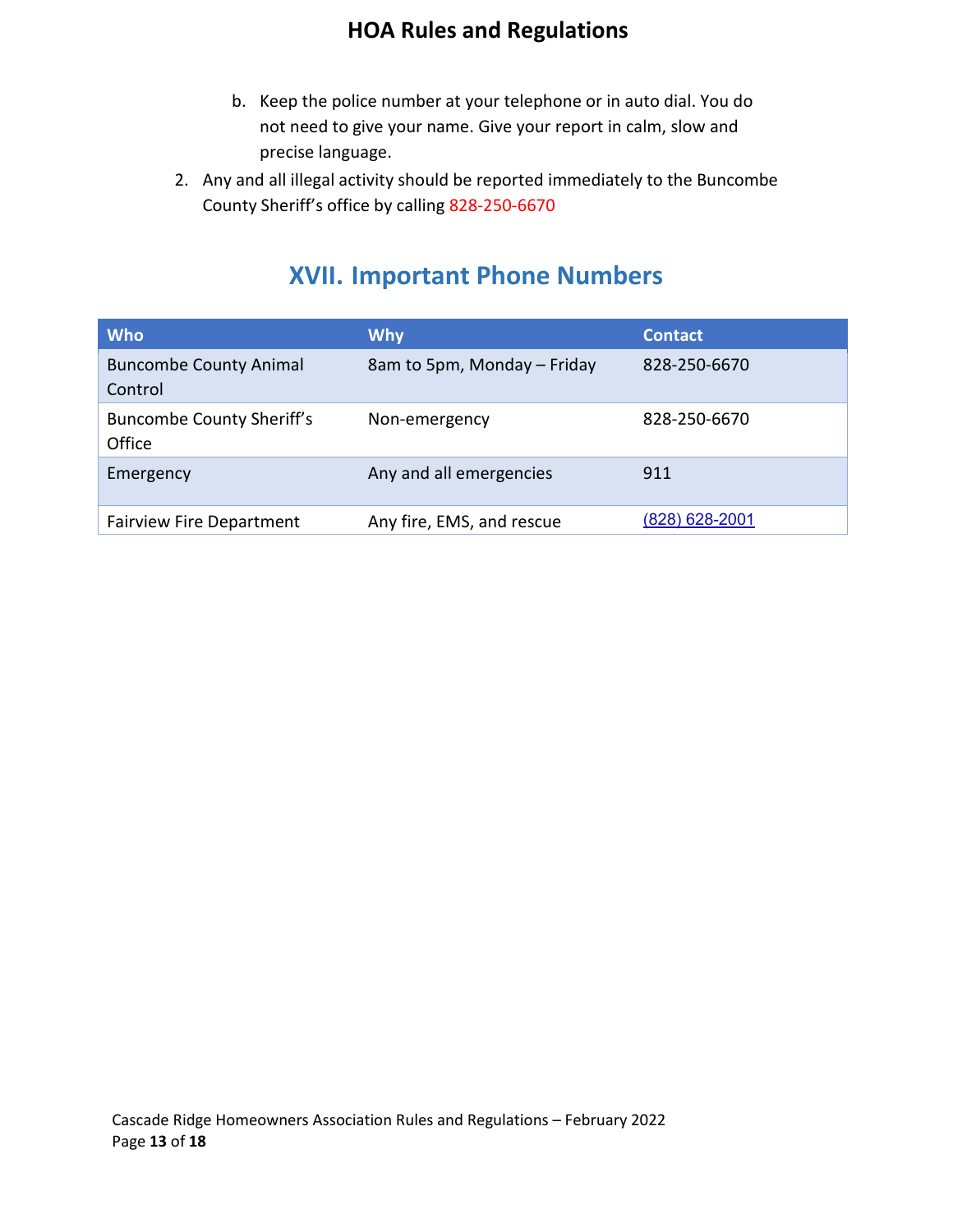#### **XVIII. LONG TERM RENTAL INFORMATION FORM (two pages)**

| Date of Information Form: 1997                                  |                                                                                                                                                                                                                                |
|-----------------------------------------------------------------|--------------------------------------------------------------------------------------------------------------------------------------------------------------------------------------------------------------------------------|
|                                                                 | 1. Rental Address: 1988 and 2008 and 2008 and 2008 and 2008 and 2008 and 2008 and 2008 and 2008 and 2008 and 2008 and 2008 and 2008 and 2008 and 2008 and 2008 and 2008 and 2008 and 2008 and 2008 and 2008 and 2008 and 2008  |
| 2. Homeowner Information                                        |                                                                                                                                                                                                                                |
|                                                                 | Name(s)                                                                                                                                                                                                                        |
|                                                                 | Address and the contract of the contract of the contract of the contract of the contract of the contract of the                                                                                                                |
|                                                                 | Phone numbers: example and a series of the series of the series of the series of the series of the series of the series of the series of the series of the series of the series of the series of the series of the series of t |
|                                                                 | Email Address: No. 2014 19:30 19:30 19:30 19:30 19:30 19:30 19:30 19:30 19:30 19:30 19:30 19:30 19:30 19:30 19:30 19:30 19:30 19:30 19:30 19:30 19:30 19:30 19:30 19:30 19:30 19:30 19:30 19:30 19:30 19:30 19:30 19:30 19:30  |
| 3. Tenant Information                                           |                                                                                                                                                                                                                                |
|                                                                 | Name(s) example and the contract of the contract of the contract of the contract of the contract of the contract of the contract of the contract of the contract of the contract of the contract of the contract of the contra |
|                                                                 |                                                                                                                                                                                                                                |
|                                                                 |                                                                                                                                                                                                                                |
|                                                                 | Phone numbers: example and a series of the series of the series of the series of the series of the series of the series of the series of the series of the series of the series of the series of the series of the series of t |
|                                                                 | Email Address: 1988 and 2008 and 2008 and 2008 and 2008 and 2008 and 2008 and 2008 and 2008 and 2008 and 2008                                                                                                                  |
| 4. Vehicle Information                                          |                                                                                                                                                                                                                                |
|                                                                 |                                                                                                                                                                                                                                |
|                                                                 |                                                                                                                                                                                                                                |
| Additional Vehicles: National Service of Additional Vehicles:   |                                                                                                                                                                                                                                |
|                                                                 | 5. Lease Terms and Conditions: Please attach a copy of your lease agreement to this form.                                                                                                                                      |
| <b>Start Date:</b><br><u> 1980 - Johann Barn, mars et al. (</u> | <b>End Date:</b><br><u> 1989 - Johann Barbara, martxa alemaniar a</u>                                                                                                                                                          |
| 6. Insurance: Please attach a copy of your required insurance   |                                                                                                                                                                                                                                |

Cascade Ridge Homeowners Association Rules and Regulations – February 2022 Page **14** of **18**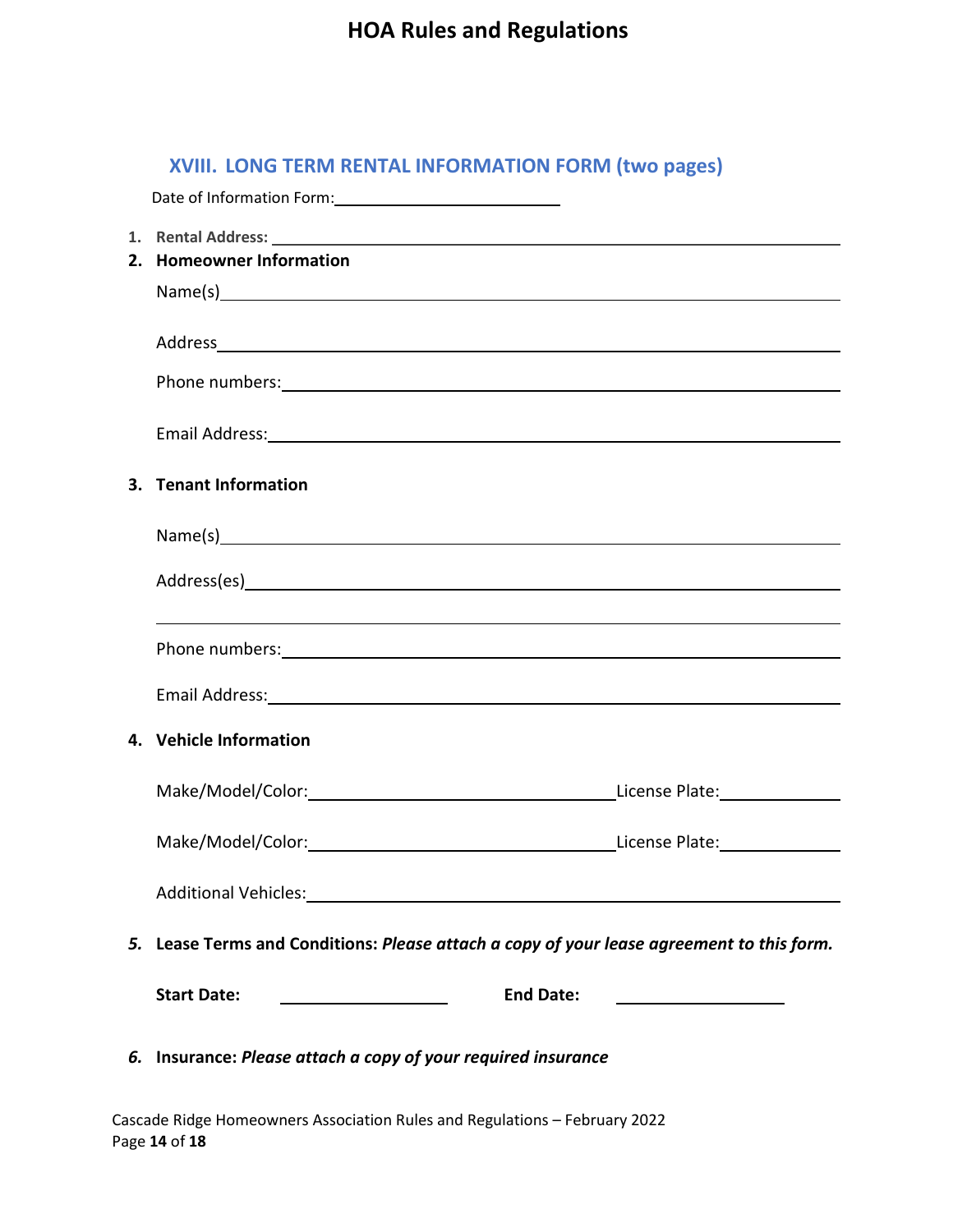|    | Effective Date: ___________________<br><b>End Date:</b>                                                                                                                                                                                                                                                             |
|----|---------------------------------------------------------------------------------------------------------------------------------------------------------------------------------------------------------------------------------------------------------------------------------------------------------------------|
| 7. | <b>Management Company Contact Information</b>                                                                                                                                                                                                                                                                       |
|    |                                                                                                                                                                                                                                                                                                                     |
|    | Phone numbers: example and a series of the series of the series of the series of the series of the series of the series of the series of the series of the series of the series of the series of the series of the series of t                                                                                      |
|    |                                                                                                                                                                                                                                                                                                                     |
|    | 8. Acknowledgements by owner. Owner must initial this section of the form and email to<br>cascaderidgehoa@quartzproperties.com ATTN: Long Term Rental Form<br>a. CCR & Rules and Regulations Delivered by owner and read by tenant                                                                                  |
|    | Owner Initials________________<br>b. Insurance Policy Provided to HOA meets the requires as established in the CCRs                                                                                                                                                                                                 |
|    |                                                                                                                                                                                                                                                                                                                     |
|    | c. You, as owner acknowledge (as a member of record of the Homeowners<br>Association) that you will be held responsible for the actions of your tenants and<br>will hold the Cascade Ridge Homeowners' Association harmless and indemnify<br>the Homeowners association for any cause related to leasing your home, |

including any penalty assessments for violations of the Rules and Regulations of the Association, as well as any costs for repairing damage to the common elements, or, other property caused by your tenants.

**Owner Initials**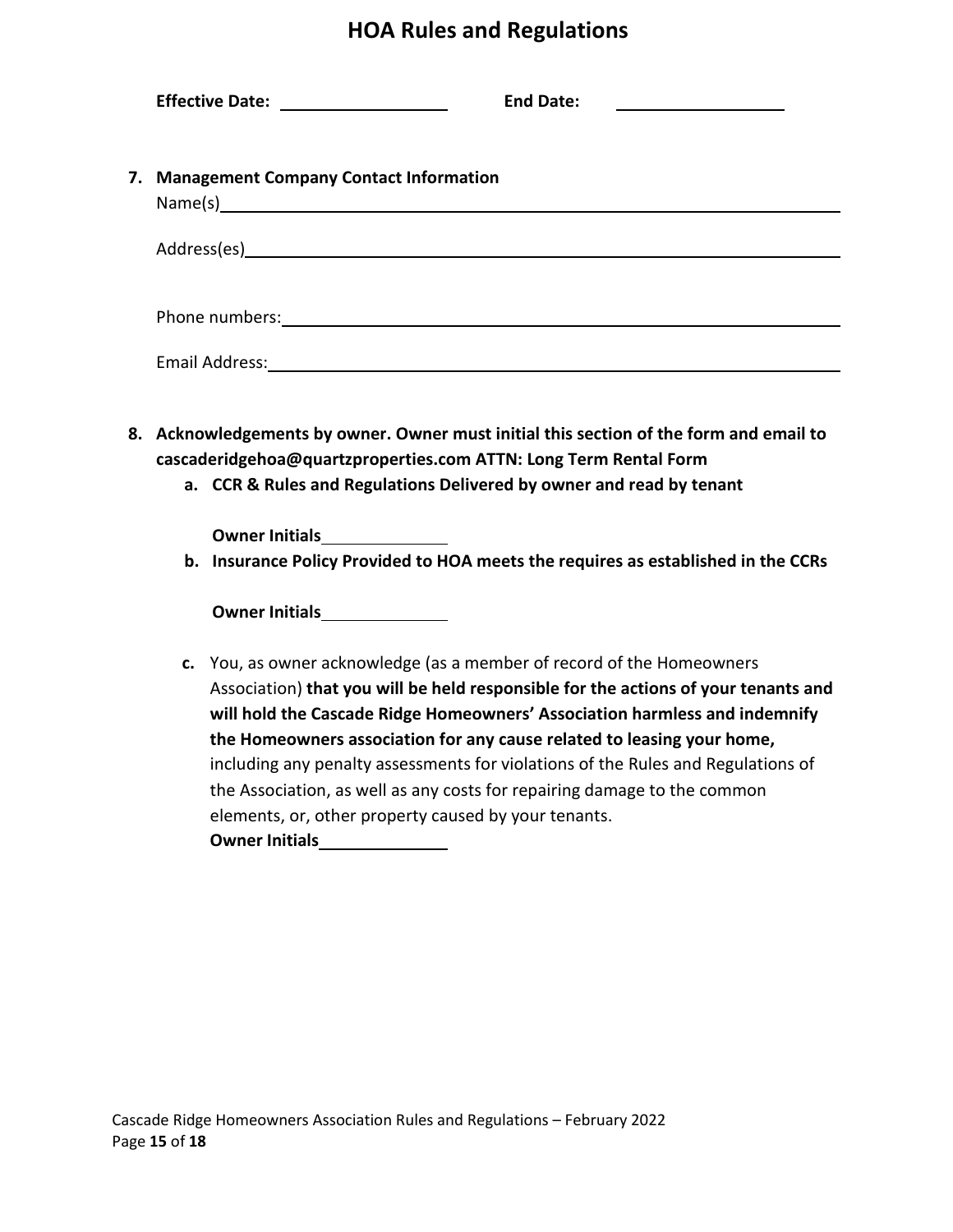#### **XVIII. SHORT TERM RENTAL APPLICATION FORM (one page)**

In addition to the required documents requested below. The BOD has **10 business days** from application date to review and provide a decision to the owner. Owner must sign and email a copy to [cascaderidgehoa@quartzproperties.com](mailto:cascaderidgehoa@quartzproperties.com) ATTN: Short Term Rental Application

| 2. Homeowner Information                                                                                                                                                                                                       |                                                                                                                                           |
|--------------------------------------------------------------------------------------------------------------------------------------------------------------------------------------------------------------------------------|-------------------------------------------------------------------------------------------------------------------------------------------|
|                                                                                                                                                                                                                                |                                                                                                                                           |
| Address and the contract of the contract of the contract of the contract of the contract of the contract of the contract of the contract of the contract of the contract of the contract of the contract of the contract of th |                                                                                                                                           |
| Phone numbers: example and a series of the series of the series of the series of the series of the series of the series of the series of the series of the series of the series of the series of the series of the series of t |                                                                                                                                           |
|                                                                                                                                                                                                                                |                                                                                                                                           |
| 3. Rental Terms and Conditions: Please attach a copy of your service or agency agreement<br>to this form.                                                                                                                      |                                                                                                                                           |
|                                                                                                                                                                                                                                |                                                                                                                                           |
| <b>Start Date:</b>                                                                                                                                                                                                             | <b>End Date:</b><br><u> 1990 - John Stein, mars and de Brandenburg and de Brandenburg and de Brandenburg and de Brandenburg and de Br</u> |
| 4. Insurance: Please attach a copy of your required insurance                                                                                                                                                                  |                                                                                                                                           |
| Effective Date: ____________________                                                                                                                                                                                           | <b>End Date:</b>                                                                                                                          |
| 5. Management Company Contact Information                                                                                                                                                                                      |                                                                                                                                           |
|                                                                                                                                                                                                                                |                                                                                                                                           |
|                                                                                                                                                                                                                                |                                                                                                                                           |
| Email Address: No. 1996. The Contract of the Contract of the Contract of the Contract of the Contract of the Contract of the Contract of the Contract of the Contract of the Contract of the Contract of the Contract of the C |                                                                                                                                           |
| <b>Approval and Acknowledgement:</b>                                                                                                                                                                                           |                                                                                                                                           |

Cascade Ridge Homeowners Association Rules and Regulations – February 2022 Page **16** of **18**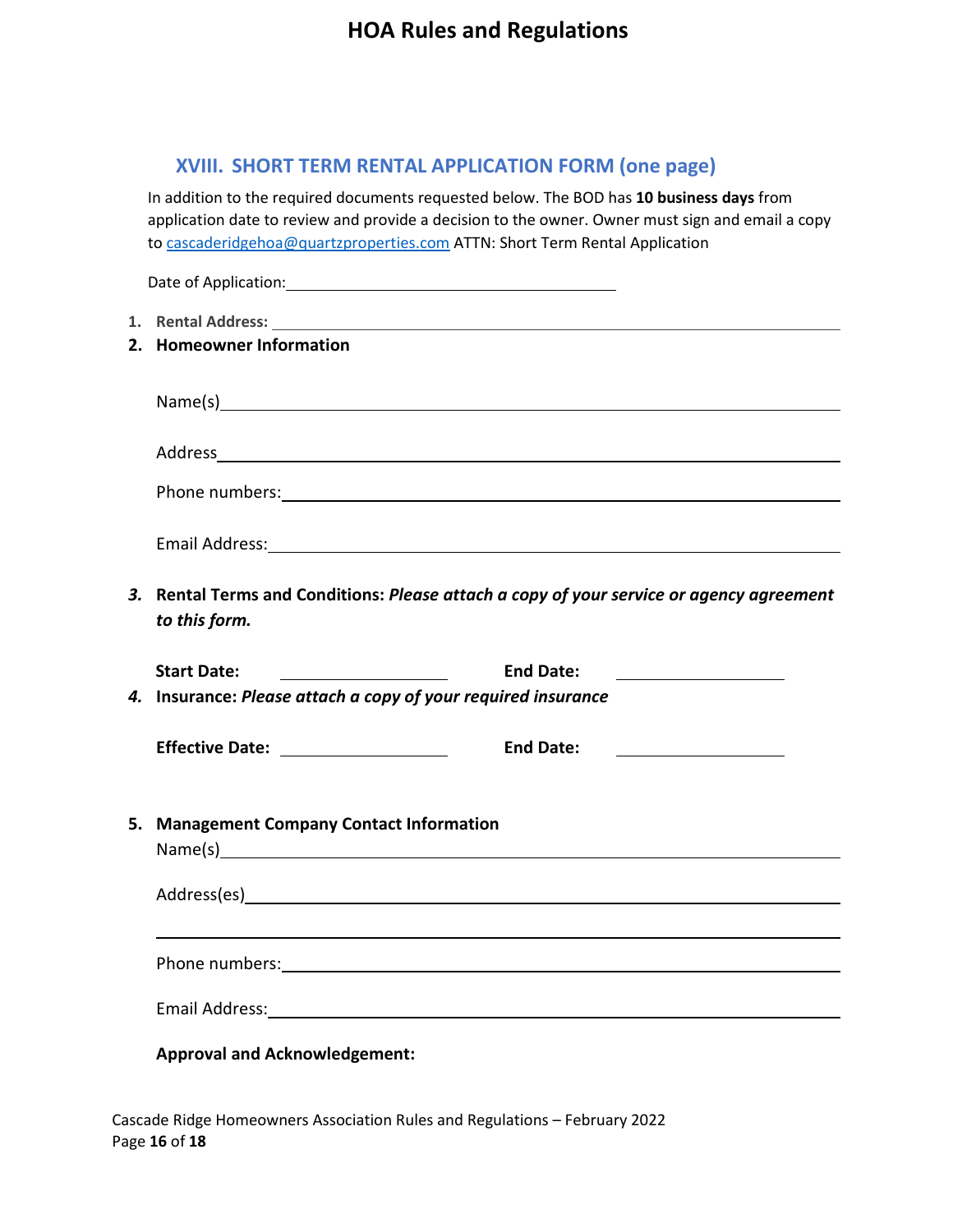| By: the contract of the contract of the contract of the contract of the contract of the contract of the contract of the contract of the contract of the contract of the contract of the contract of the contract of the contra<br>Date: and the contract of the contract of the contract of the contract of the contract of the contract of the contract of the contract of the contract of the contract of the contract of the contract of the contract of the                                                                            |
|--------------------------------------------------------------------------------------------------------------------------------------------------------------------------------------------------------------------------------------------------------------------------------------------------------------------------------------------------------------------------------------------------------------------------------------------------------------------------------------------------------------------------------------------|
| <b>XVIII. SHORT TERM RENTAL ACKNOWLEDGEMENT FORM</b>                                                                                                                                                                                                                                                                                                                                                                                                                                                                                       |
| Acknowledgements by owner WHEN RENTING ON A SHORT-TERM BASIS. For each instance of<br>renting to new renters, owner must initial this section of the form and email to<br>cascaderidgehoa@quartzproperties.com ATTN: Short Term Rental Acknowledgement Form.                                                                                                                                                                                                                                                                               |
| a. CCR & Rules and Regulations Delivered by owner TO RENTER and read by<br>Renter.                                                                                                                                                                                                                                                                                                                                                                                                                                                         |
|                                                                                                                                                                                                                                                                                                                                                                                                                                                                                                                                            |
| b. Insurance Policy Provided to HOA meets the requires as established in the CCRs                                                                                                                                                                                                                                                                                                                                                                                                                                                          |
| Owner Initials<br><u>Letter and the set of the set of the set of the set of the set of the set of the set of the set of the set of the set of the set of the set of the set of the set of the set of the set of the set of the set</u>                                                                                                                                                                                                                                                                                                     |
| c. You, as owner acknowledge (as a member of record of the Homeowners<br>Association) that you will be held responsible for the actions of your renter and<br>will hold the Cascade Ridge Homeowners' Association harmless and indemnify<br>the Homeowners association for any cause related to leasing your home,<br>including any penalty assessments for violations of the Rules and Regulations of<br>the Association, as well as any costs for repairing damage to the common<br>elements, or, other property caused by your renters. |
| Owner Initials<br><u>Letter and the set of the set of the set of the set of the set of the set of the set of the set of the set of the set of the set of the set of the set of the set of the set of the set of the set of the set</u>                                                                                                                                                                                                                                                                                                     |
| <b>Renter Information</b>                                                                                                                                                                                                                                                                                                                                                                                                                                                                                                                  |
| Name(s)                                                                                                                                                                                                                                                                                                                                                                                                                                                                                                                                    |
|                                                                                                                                                                                                                                                                                                                                                                                                                                                                                                                                            |
| Email Address: 1988 and 2008 and 2008 and 2008 and 2008 and 2008 and 2008 and 2008 and 2008 and 2008 and 2008                                                                                                                                                                                                                                                                                                                                                                                                                              |
| <b>Vehicle Information</b>                                                                                                                                                                                                                                                                                                                                                                                                                                                                                                                 |
| Make/Model/Color: License Plate: License Plate:                                                                                                                                                                                                                                                                                                                                                                                                                                                                                            |
| Make/Model/Color: License Plate: License Plate:                                                                                                                                                                                                                                                                                                                                                                                                                                                                                            |

Cascade Ridge Homeowners Association Rules and Regulations – February 2022 Page **17** of **18**